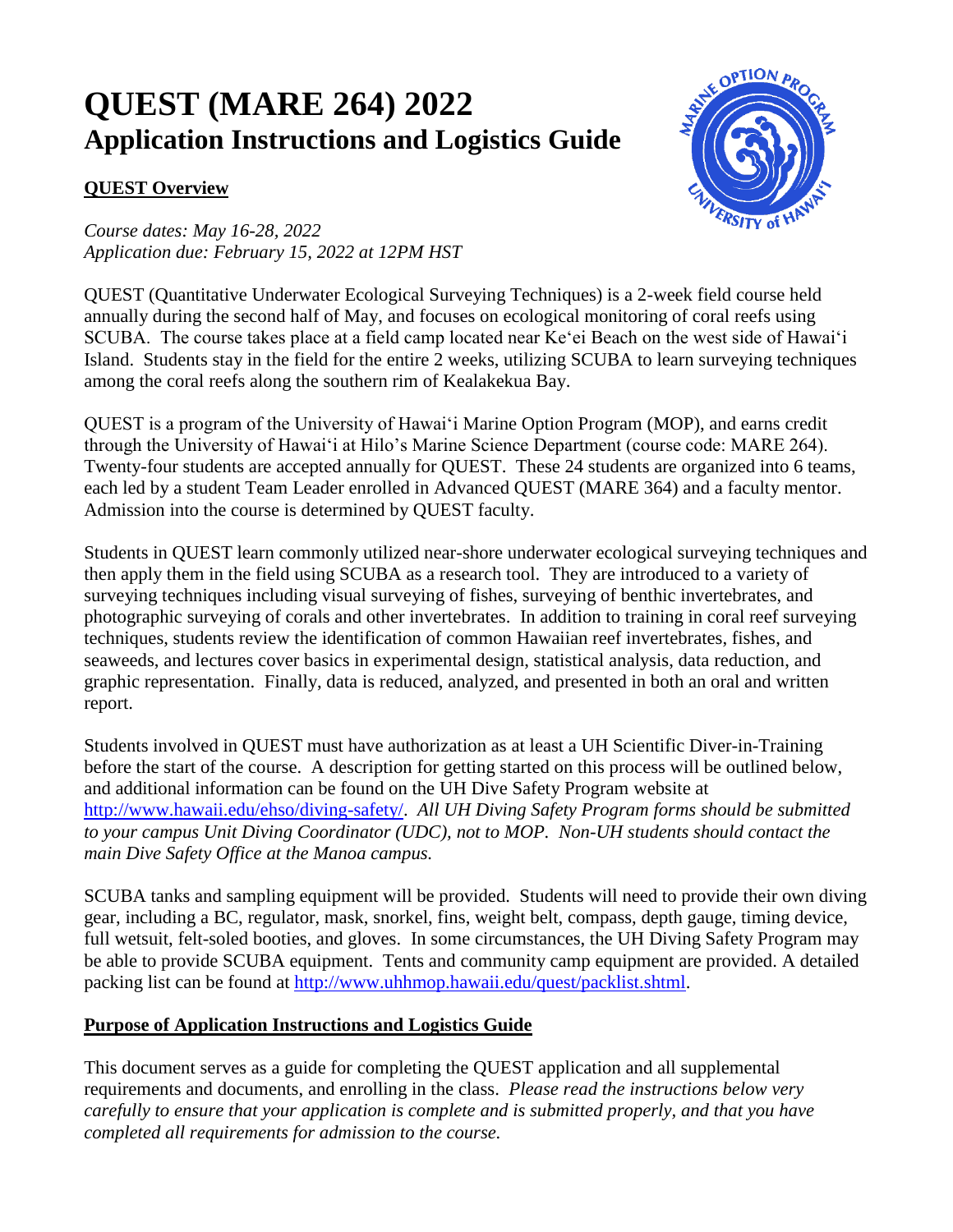#### **Important Contact Information**

QUEST Logistics Coordinator QUEST Director Matt Connelly Lisa Parr [uhhmop@hawaii.edu](mailto:uhhmop@hawaii.edu) [lparr@hawaii.edu](mailto:lparr@hawaii.edu)

[manoamop@hawaii.edu](mailto:manoamop@hawaii.edu) Donna Brown

UH Hilo Unit Diving Coordinator [uhhdive@hawaii.edu](mailto:uhhdive@hawaii.edu) [uhdsp@hawaii.edu](mailto:uhdsp@hawaii.edu)

& UH Hilo MOP Staff Coordinator & UH Hilo MOP Faculty Coordinator

UH Manoa MOP Coordinator UH Maui College MOP Coordinator Jeff Kuwabara & Unit Diving Coordinator [donnabro@hawaii.edu](mailto:donnabro@hawaii.edu)

Clint Collins UH Manoa Diving Safety Office

#### **Eligibility Checklist**

Each of the following requirements must be met in order to be eligible for QUEST. Please note that these requirements may be met after the application deadline. *HOWEVER, this course is very competitive and students who have completed all requirements at the time of application may have priority over students who have not. Additionally, each of these requirements takes a long time to meet, so do not procrastinate, START EARLY!* Please contact the QUEST Logistics Coordinator if you have any questions or concerns about completing these requirements.

 $\Box$  Students must pass a Species Identification Exam with a score of 80% or higher. Study materials can be found at [http://www.uhhmop.hawaii.edu/quest/species.shtml,](http://www.uhhmop.hawaii.edu/quest/species.shtml) and UH Hilo, UH Manoa, and UH Maui College will hold species ID workshops and exams in the Fall and Spring semesters. Students from other campuses may join the workshops and exams on any of these campuses. Outof-state students should contact the QUEST Logistics Coordinator to arrange an exam remotely.

 $\Box$  Students must have a valid SCUBA certification to the Open Water level. Make sure to have a valid certification card on hand to make copies for your application to the UH Diving Safety Program.

 $\Box$  Students must be authorized as a UH Diver-in-Training (DIT) or UH Scientific Diver. Coordinate with your campus Unit Diving Coordinator (UDC) to complete all requirements for this authorization. Requirements include a complete dive medical exam, swim test, and diving skills evaluation. Complete details are available through your UDC or at [https://hilo.hawaii.edu/diving](https://hilo.hawaii.edu/diving-safety/)[safety/](https://hilo.hawaii.edu/diving-safety/) (Hilo campus) or<http://www.hawaii.edu/ehso/diver-in-training-process/> (all others). *It is strongly recommended that this process is started during the fall semester.* UH is a member of AAUS and there are options for reciprocity with other AAUS agencies, as well as options for students outside of the UH System.

 Students must have DAN (Diver's Alert Network) insurance valid through end of QUEST (*Master Plan policy or above*). Details on purchasing can be found on the DAN website at [http://www.diversalertnetwork.org/insurance/.](http://www.diversalertnetwork.org/insurance/)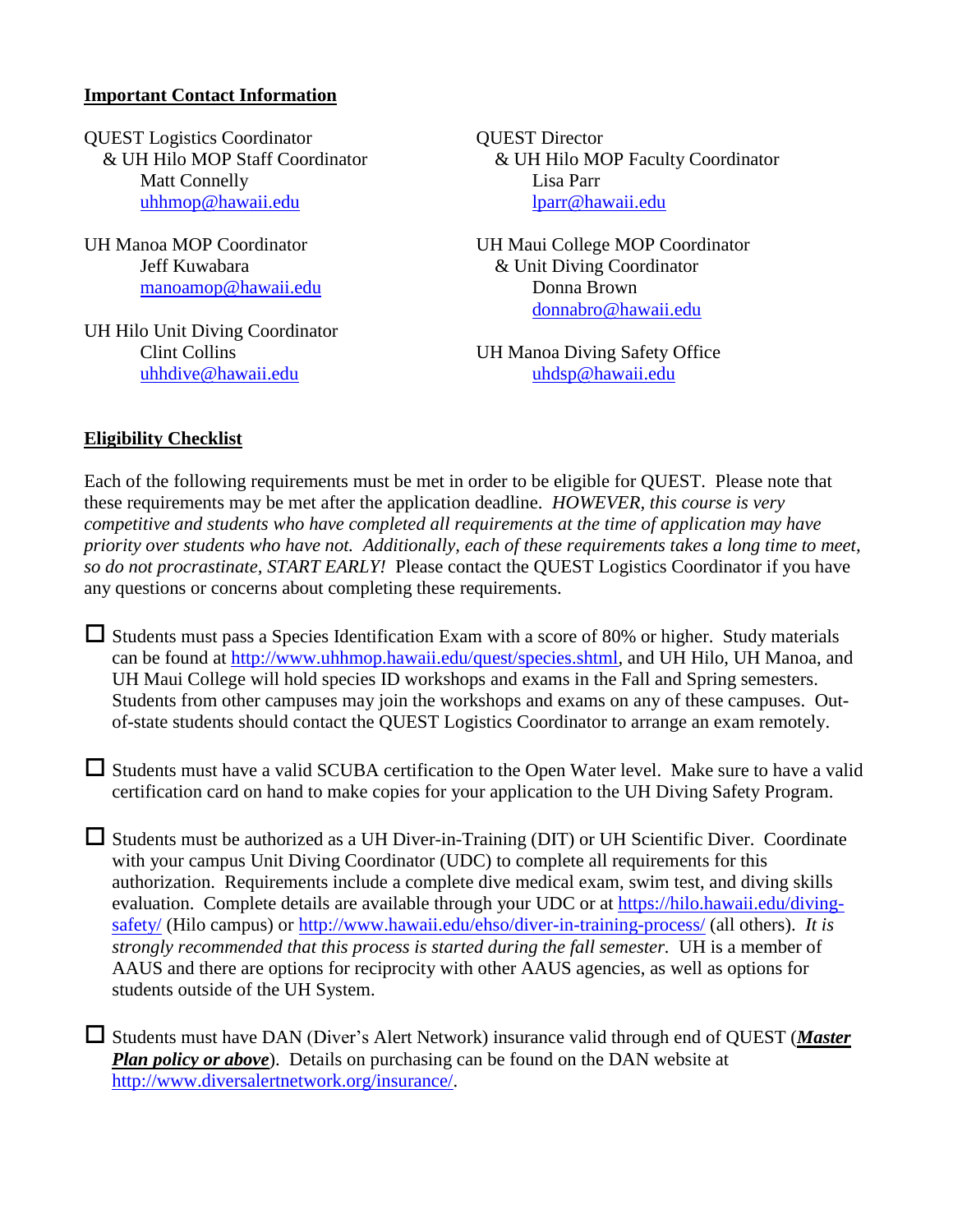$\Box$  (*Optional for MARE 264*) DAN (or other) CPR/First Aid certification, valid through QUEST. UH Hilo students see Student Life Center schedule<http://hilo.hawaii.edu/rec/Care.php> . NOTE: MARE 364 applicants must have DAN Diving First Aid for Professionals certification, which includes CPR, First Aid, and Oxygen Administration.

 All students will need to enroll in UH Hilo Summer Session in order to register for the course. Current or recent UH students can complete this requirement after acceptance. *Any non-UH student should apply for UH Hilo Summer Session prior to submitting their QUEST application to ensure eligibility for enrollment at the University. Go to<http://hilo.hawaii.edu/admissions/Apply.php> to submit the free "Non-Degree" application. You may still submit your QUEST application if you have not received an acceptance from UH Admissions. However, acceptance to the course will be contingent upon acceptance to the University.*

## **Application**

Download the QUEST Application from [http://uhhmop.hawaii.edu/quest/questapply.shtml.](http://uhhmop.hawaii.edu/quest/questapply.shtml) The application should be submitted via email to [uhhmop@hawaii.edu](mailto:uhhmop@hawaii.edu) in either .pdf or .docx format.

Note: If accepted, you will receive an enrollment packet that requires submission of additional documentation. Please be prepared to submit your tuition deposit (details below) and copies of your DAN Insurance card (Master level or above) and your medical insurance card.

### **Enrollment Process**

All accepted students must enroll in UH Hilo Summer Session in order to register for the course (except UH Hilo students who are enrolled in the Spring semester preceding the course). To apply, visit the UH Hilo Admissions application page at <http://hilo.hawaii.edu/admissions/Apply.php> and apply as a "Non-Degree" student. Any questions regarding the UH Hilo application process should be directed to the Admissions Office.

**IMPORTANT:** Once accepted to QUEST and UH Hilo, students will be required to submit a completed Tuition Deposit / Intent to Enroll form and send by mail or hand deliver to Matt Connelly, 200 W Kawili St. Hilo, HI 96720. *This document MUST be submitted in hard copy form with an original signature. No photocopies or emailed copies will be accepted. For security purposes, please do not e-mail this form with credit card or personal information filled in.* Details about the tuition deposit can be found in the "QUEST Course and Lab Fees" section below.

Registration for summer classes begins in April. Use MyUH / STAR GPS to enroll in the course.

### **QUEST Course and Lab Fees**

The fees for QUEST consist of tuition, a lab fee, and a student activity fee. Tuition rates are dependent upon your residency status, but the lab fee and student activity fee are set independently. Please refer to the table below to determine the cost for the course based on your residency status. Total cost is calculated by adding your tuition, lab fee, and student activity fee.